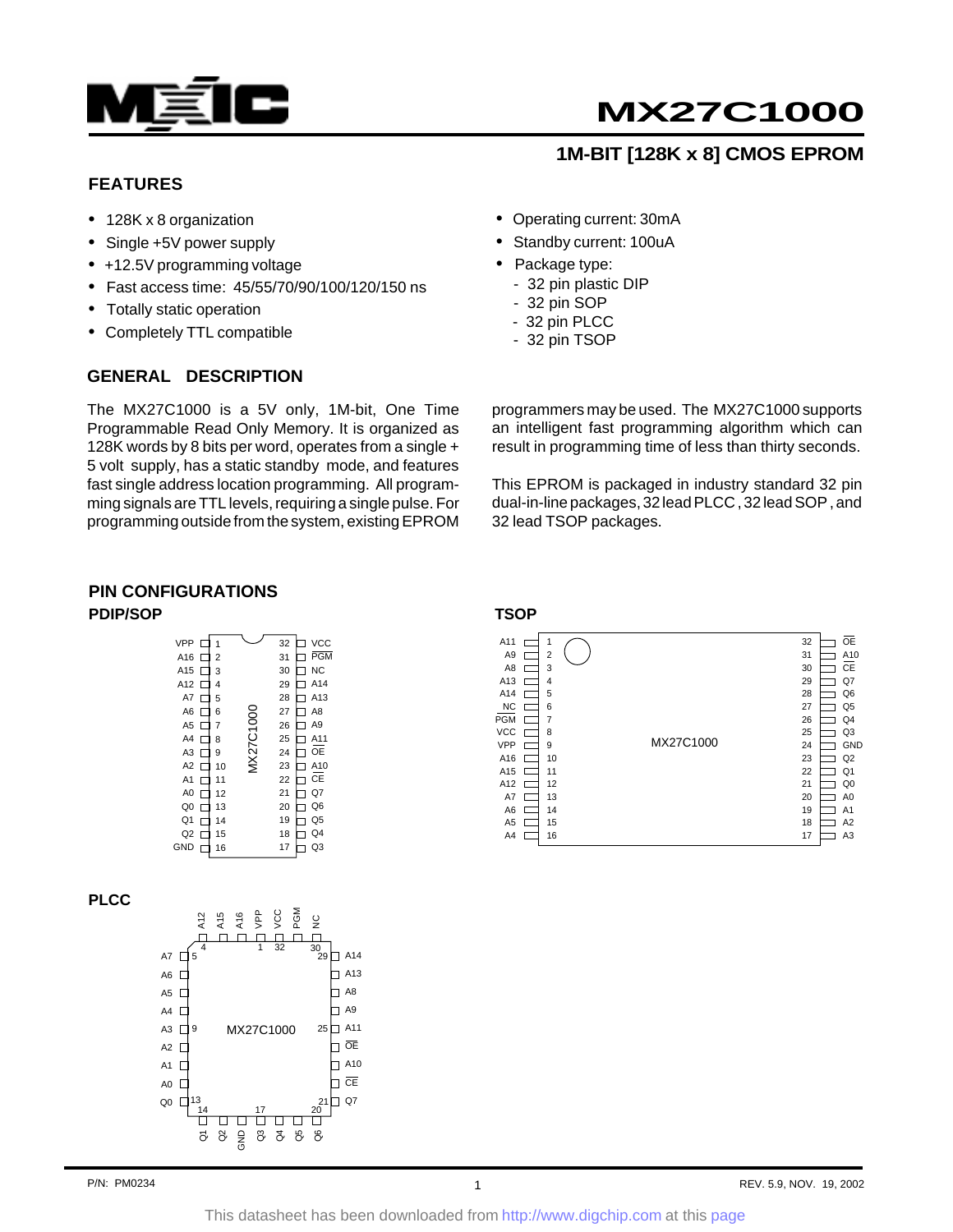



#### **BLOCK DIAGRAM PIN DESCRIPTION**



| <b>SYMBOL</b> | <b>PIN NAME</b>           |
|---------------|---------------------------|
| $A0 - A16$    | Address Input             |
| $Q_0$ ~Q7     | Data Input/Output         |
| CE            | Chip Enable Input         |
| ŌE            | Output Enable Input       |
| <b>PGM</b>    | Programmable Enable Input |
| VPP           | Program Supply Voltage    |
| NC.           | No Internal Connection    |
| <b>VCC</b>    | Power Supply Pin (+5V)    |
| GND           | Ground Pin                |
|               |                           |

#### **FUNCTIONAL DESCRIPTION**

#### **THE PROGRAMMING OF THE MX27C1000**

When the MX27C1000 is delivered, or it is erased. the chip has all 1M bits in the "ONE" or HIGH state. "ZEROs" are loaded into the MX27C1000 through the procedure of programming.

For programming, the data to be programmed is applied with 8 bits in parallel to the data pins.

Vcc must be applied simultaneously or before Vpp, and removed simultaneously or after Vpp. When programming an MXIC EPROM, a 01.uF capacitor is required across Vpp and ground to suppress spurious voltage transients which may damage the device.

#### **FAST PROGRAMMING**

The device is set up in the fast programming mode when the programming voltage  $VPP = 12.75V$  is applied, with  $VCC = 6.25$  V and  $\overline{PGM} = VIL($ or  $\overline{OE} = VIH$ ) (Algorithm is shown in Figure 1). The programming is achieved by applying a single TTL low level 100us pulse to the PGM input after addresses and data line are stable. If the data is not verified, an additional pulse is applied for a maximum of 25 pulses. This process is repeated while sequencing through each address of the device. When the programming mode is completed, the data in all address is verified at VCC = VPP =  $5V \pm 10\%$ .

#### **PROGRAM INHIBIT MODE**

Programming of multiple MX27C1000s in parallel with different data is also easily accomplished by using the Program Inhibit Mode. Except for  $\overline{CE}$  and  $\overline{OE}$ , all like inputs of the parallel MX27C1000 may be common. A TTL low-level program pulse applied to an MX27C1000  $\overline{CE}$  input with VPP = 12.5  $\pm$  0.5 V and PGM LOW will program that MX27C1000. A high-level CE input inhibits the other MX27C1000s from being programmed.

#### **PROGRAM VERIFY MODE**

Verification should be performed on the programmed bits to determine that they were correctly programmed. The verification should be performed with OE and CE at VIL, PGM at VIH, and VPP at its programming voltage.

#### **AUTO IDENTIFY MODE**

The auto identify mode allows the reading out of a binary code from an EPROM that will identify its manufacturer and device type. This mode is intended for use by programming equipment for the purpose of automatically matching the device to be programmed with its corresponding programming algorithm. This mode is functional in the 25 °C  $\pm$  5 °C ambient temperature range that is required when programming the MX27C1000.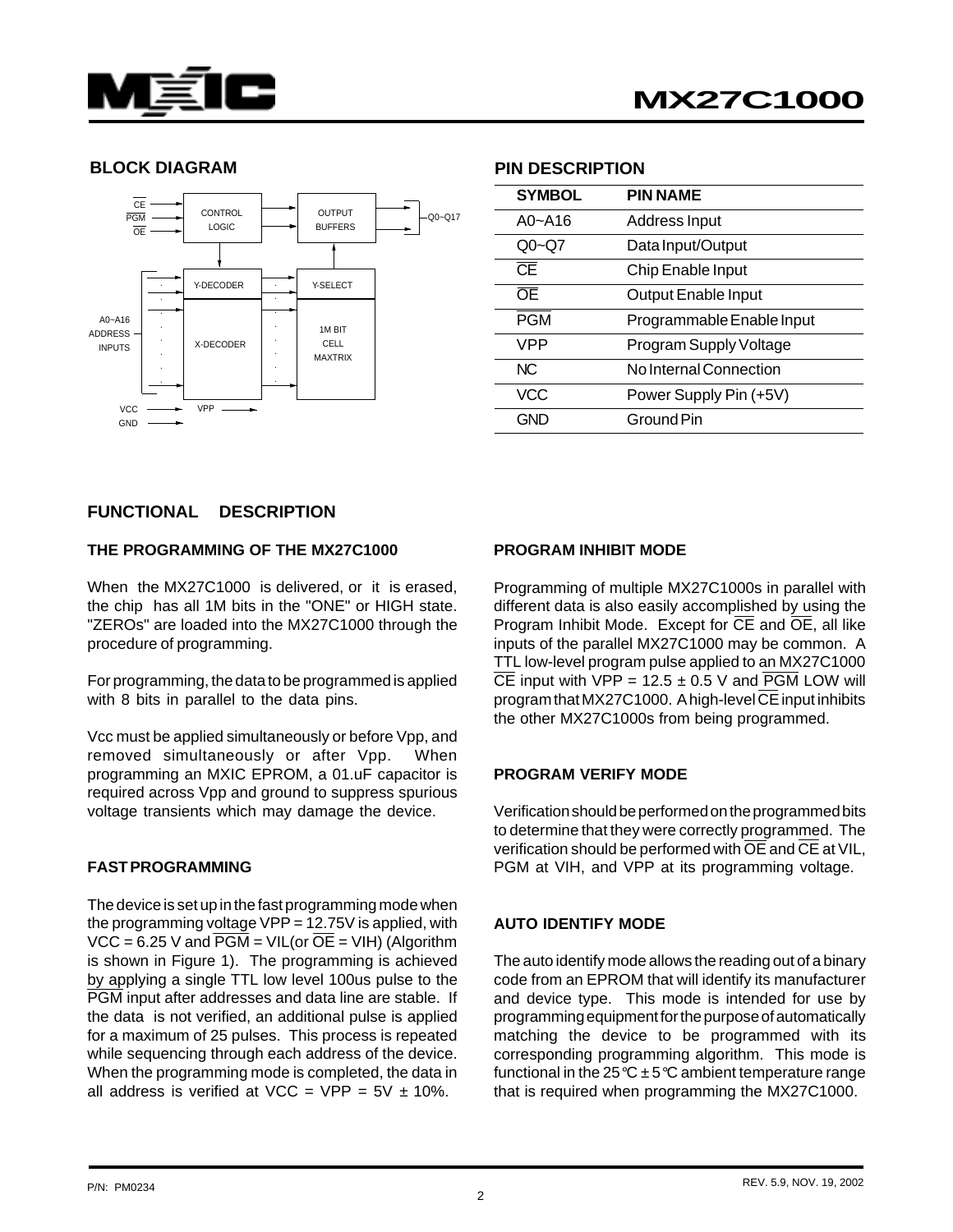

To activate this mode, the programming equipment must force  $12.0 \pm 0.5$  V on address line A9 of the device. Two identifier bytes may then be sequenced from the device outputs by toggling address line A0 from VIL to VIH. All other address lines must be held at VIL during auto identify mode.

Byte 0 ( A0 = VIL) represents the manufacturer code, and byte 1 (A0 = VIH), the device identifier code. For the MX27C1000, these two identifier bytes are given in the Mode Select Table. All identifiers for manufacturer and device codes will possess odd parity, with the MSB (DQ7) defined as the parity bit.

#### **READ MODE**

The MX27C1000 has two control functions, both of which must be logically satisfied in order to obtain data at the outputs. Chip Enable  $(\overline{CE})$  is the power control and should be used for device selection. Output Enable (OE) is the output control and should be used to gate data to the output pins, independent of device selection. Assuming that addresses are stable, address access time (tACC) is equal to the delay from  $\overline{\text{CE}}$  to output (tCE). Data is available at the outputs tQE after the falling edge of  $\overline{OE}$ , assuming that  $\overline{CE}$  has been LOW and addresses have been stable for at least tACC - tQE.

#### **STANDBY MODE**

The MX27C1000 has a CMOS standby mode which reduces the maximum VCC current to 100 uA. It is placed in CMOS standby when CE is at VCC  $\pm$  0.3 V. The MX27C1000 also has a TTL-standby mode which reduces the maximum VCC current to 1.5 mA. It is placed in TTL-standby when  $\overline{CE}$  is at VIH. When in standby mode, the outputs are in a high-impedance state, independent of the OE input.

#### **TWO-LINE OUTPUT CONTROL FUNCTION**

To accommodate multiple memory connections, a twoline control function is provided to allow for:

1. Low memory power dissipation,

2. Assurance that output bus contention will not occur.

It is recommended that  $\overline{\text{CE}}$  be decoded and used as

the primary device-selecting function, while  $\overline{OE}$  be made a common connection to all devices in the array and connected to the READ line from the system control bus. This assures that all deselected memory devices are in their low-power standby mode and that the output pins are only active when data is desired from a particular memory device.

#### **SYSTEM CONSIDERATIONS**

During the switch between active and standby conditions, transient current peaks are produced on the rising and falling edges of Chip Enable. The magnitude of these transient current peaks is dependent on the output capacitance loading of the device. At a minimum, a 0.1 uF ceramic capacitor (high frequency, low inherent inductance) should be used on each device between VCC and GND to minimize transient effects. In addition, to overcome the voltage drop caused by the inductive effects of the printed circuit board traces on EPROM arrays, a 4.7 uF bulk electrolytic capacitor should be used between VCC and GND for each eight devices. The location of the capacitor should be close to where the power supply is connected to the array.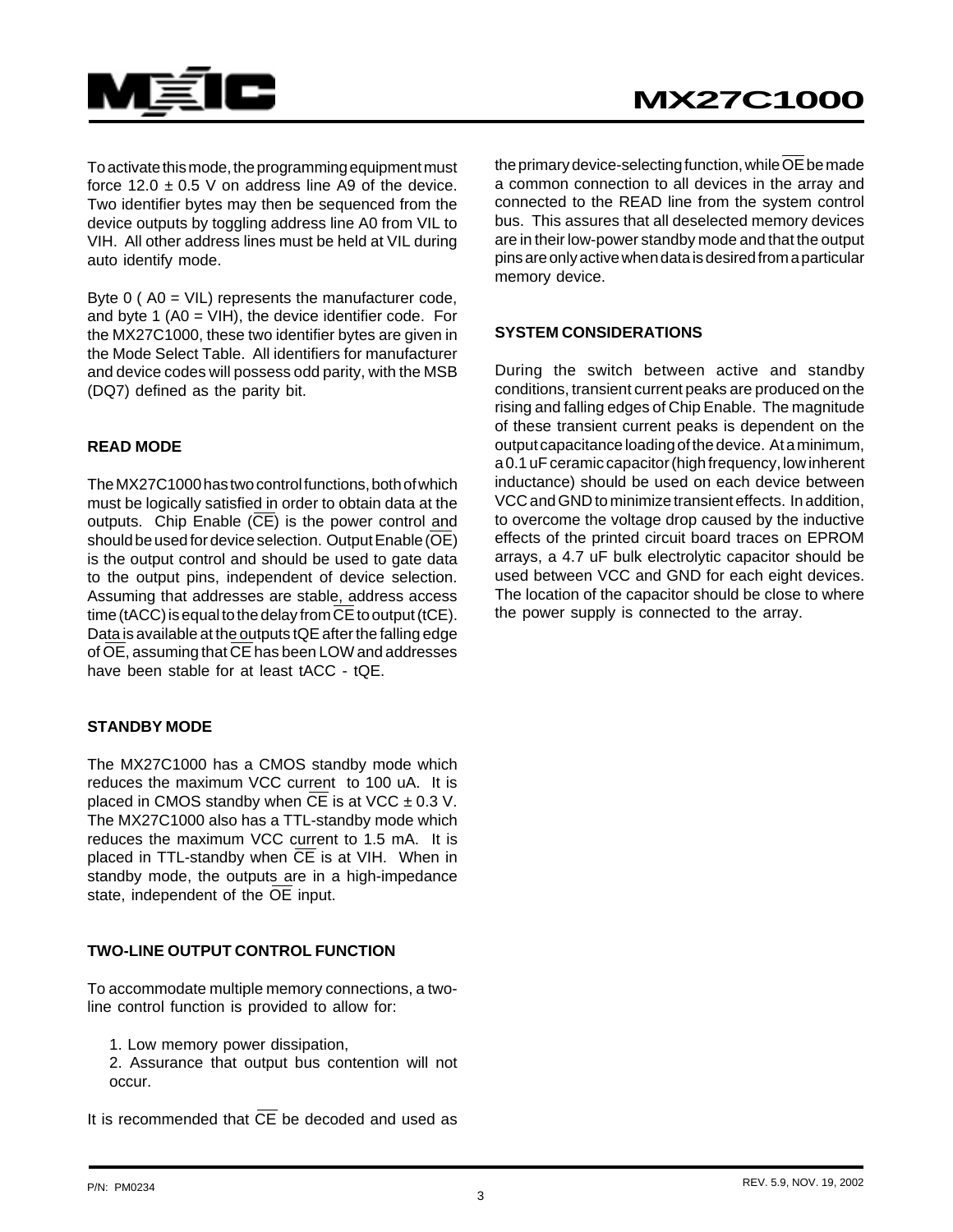

### **MODE SELECT TABLE**

|                         | <b>PINS</b> |            |            |                |           |            |                |  |
|-------------------------|-------------|------------|------------|----------------|-----------|------------|----------------|--|
| <b>MODE</b>             | <b>CE</b>   | <b>OE</b>  | <b>PGM</b> | A <sub>0</sub> | A9        | <b>VPP</b> | <b>OUTPUTS</b> |  |
| Read                    | VIL         | VIL        | X          | X              | X         | <b>VCC</b> | <b>DOUT</b>    |  |
| Output Disable          | VIL         | <b>VIH</b> | X          | X              | X         | <b>VCC</b> | High $Z$       |  |
| Standby (TTL)           | <b>VIH</b>  | X          | X          | X              | X         | <b>VCC</b> | High Z         |  |
| Standby (CMOS)          | VCC±0.3V    | X          | X          | X              | X         | <b>VCC</b> | High Z         |  |
| Program                 | VIL         | <b>VIH</b> | <b>VIL</b> | X              | X         | <b>VPP</b> | <b>DIN</b>     |  |
| Program Verify          | VIL         | VIL        | <b>VIH</b> | X              | X         | <b>VPP</b> | <b>DOUT</b>    |  |
| Program Inhibit         | <b>VIH</b>  | X          | X          | X              | X         | <b>VPP</b> | High Z         |  |
| Manufacturer Code(3)    | <b>VIL</b>  | <b>VIL</b> | X          | <b>VIL</b>     | <b>VH</b> | <b>VCC</b> | C2H            |  |
| Device Code(27C1000)(3) | VIL         | VIL        | X          | <b>VIH</b>     | VH        | <b>VCC</b> | 0EH            |  |

#### **NOTES:**

1.  $VH = 12.0 V \pm 0.5 V$ 

2.  $X =$  Either VIH or VIL

3. A1 - A8 = A10 - A16 =  $VIL(For auto select)$ 

4. See DC Programming Characteristics for VPP voltage during programming.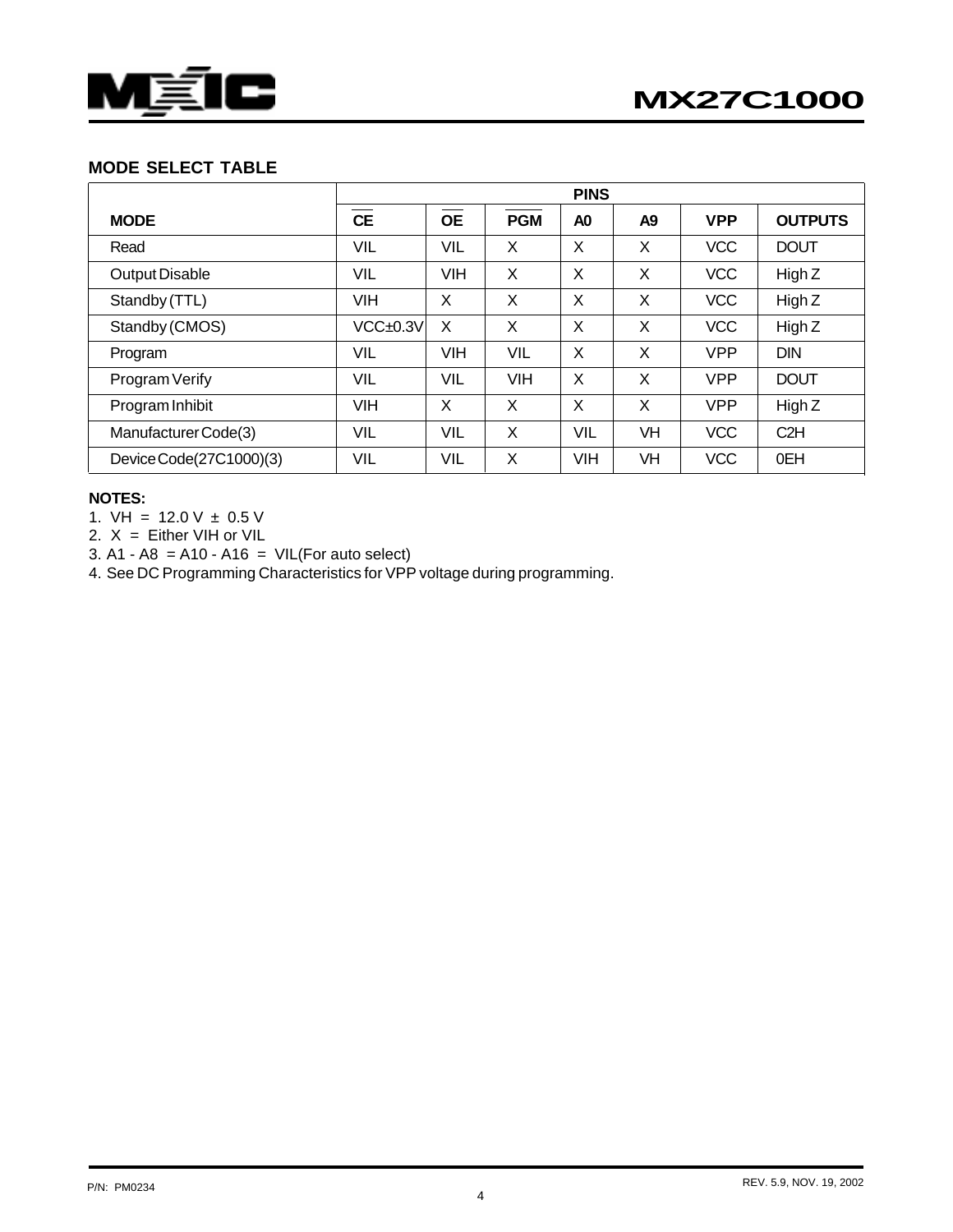

#### **FIGURE 1. FAST PROGRAMMING FLOW CHART**

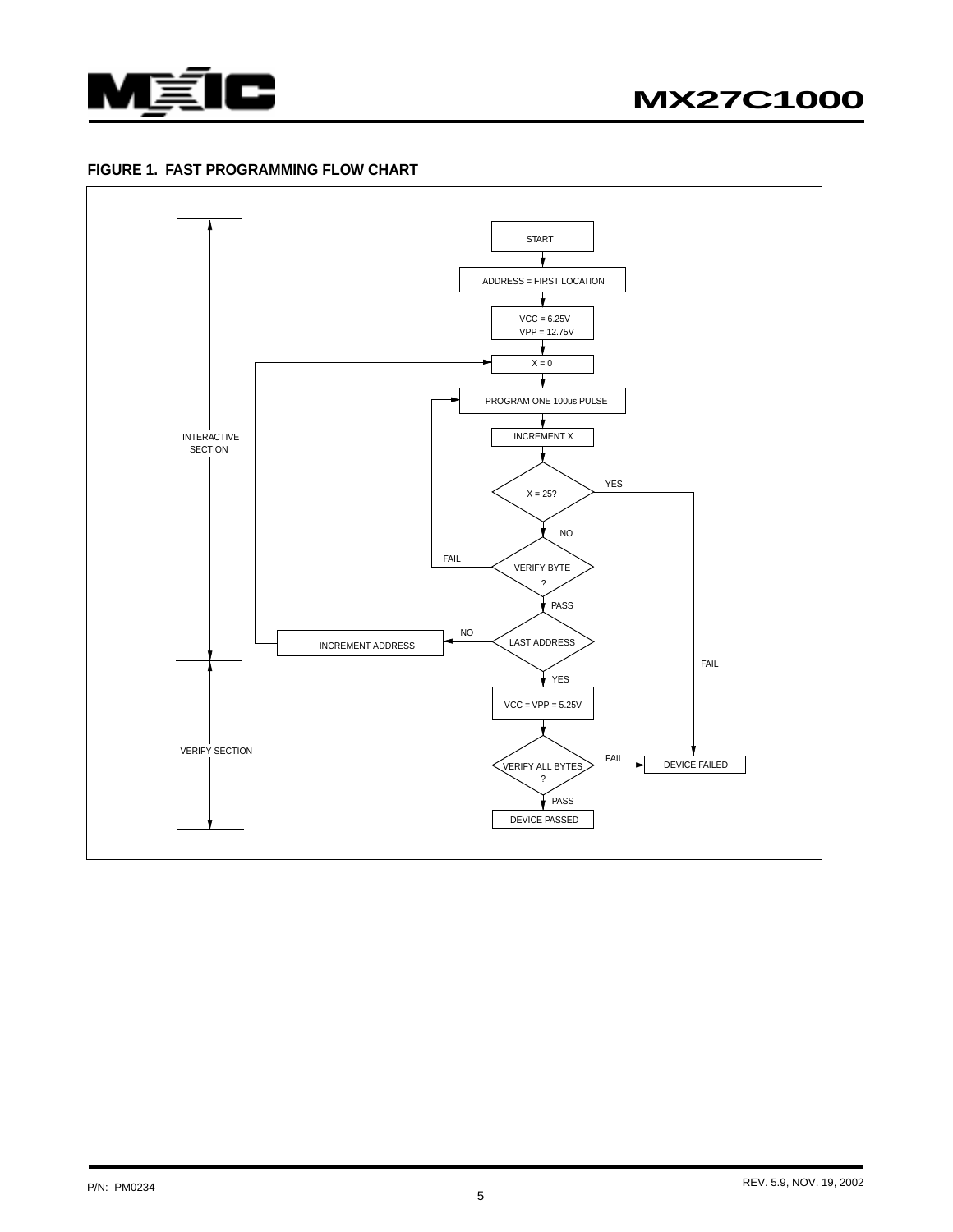

# **SWITCHING TEST CIRCUITS**



# **SWITCHING TEST WAVEFORMS**



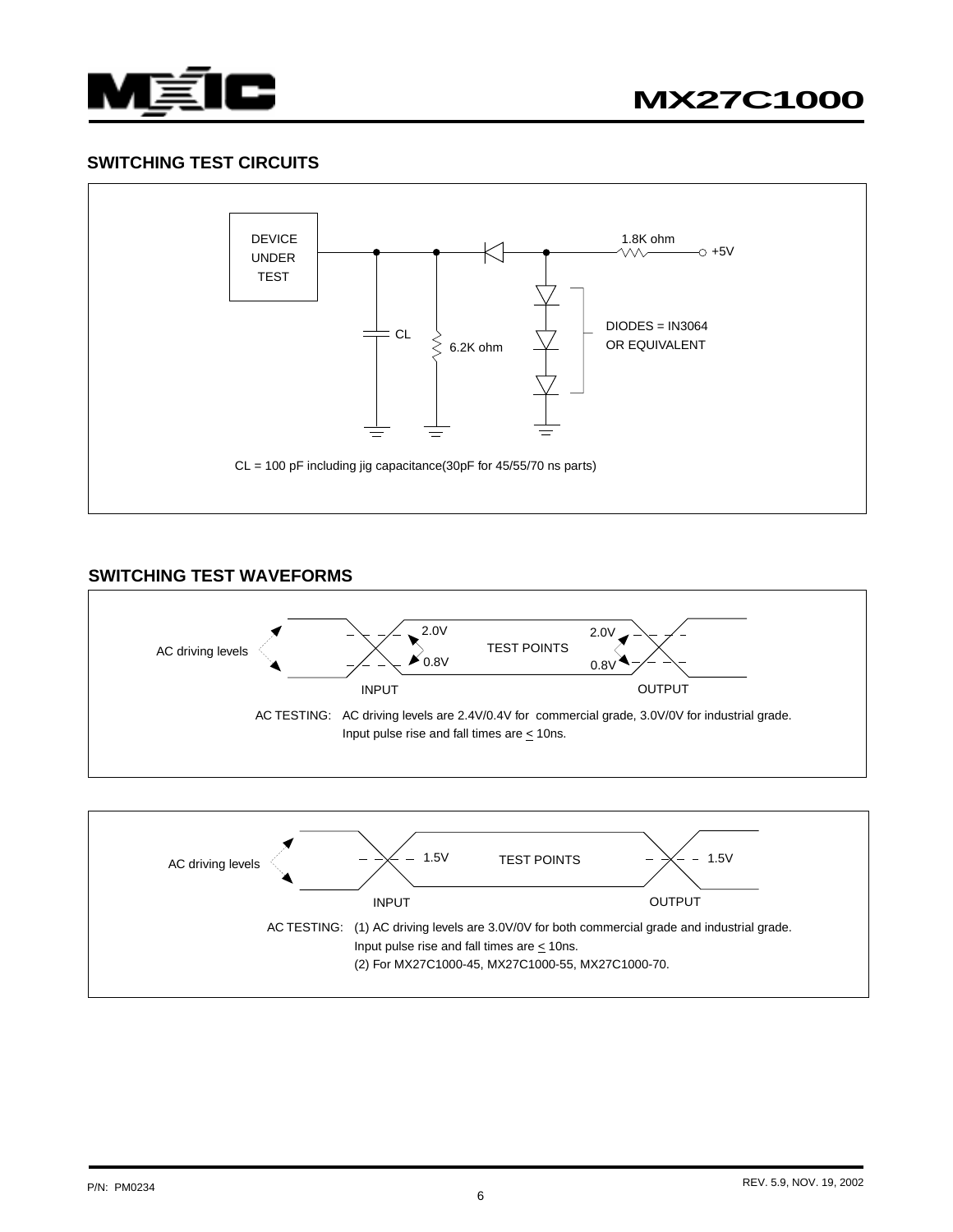

#### **ABSOLUTE MAXIMUM RATINGS**

| <b>RATING</b>                                | <b>VALUE</b>                        |
|----------------------------------------------|-------------------------------------|
| Ambient Operating Temperature -40°C to 125°C |                                     |
| Storage Temperature                          | $-65^{\circ}$ C to 125 $^{\circ}$ C |
| Applied Input Voltage                        | $-0.5V$ to $7.0V$                   |
| Applied Output Voltage                       | $-0.5V$ to VCC $+0.5V$              |
| VCC to Ground Potential                      | $-0.5V$ to $7.0V$                   |
| A9 & Vpp                                     | $-0.5V$ to 13.5V                    |

#### **NOTICE:**

Stresses greater than those listed under ABSOLUTE MAXIMUM RATINGS may cause permanent damage to the device. This is a stress rating only and functional operation of the device at these or any other conditions above those indicated in the operational sections of this specification is not implied. Exposure to absolute maximum rating conditions for extended period may affect reliability.

#### **NOTICE:**

Specifications contained within the following tables are subject to change.

#### **DC/AC Operating Conditions for Read Operation**

|                        |                   | <b>MX27C1000</b>                                      |             |               |                                                                                                 |               |                                  |                                                     |  |
|------------------------|-------------------|-------------------------------------------------------|-------------|---------------|-------------------------------------------------------------------------------------------------|---------------|----------------------------------|-----------------------------------------------------|--|
|                        |                   | -45                                                   | -55         | -70           | -90                                                                                             | $-10$         | $-12$                            | -15                                                 |  |
| Operating              |                   | $\blacksquare$ Commercial 0 °C to 70 °C 0 °C to 70 °C |             | 0℃ to 70℃     | 0℃ to 70℃                                                                                       | 0℃ to 70℃     | $0^{\circ}$ C to 70 $^{\circ}$ C | 0 °C to 70 °C                                       |  |
| Temperature Industrial |                   |                                                       |             |               | -40 °C to 85 °C -40 °C to 85 °C -40 °C to 85 °C -40 °C to 85 °C -40 °C to 85 °C -40 °C to 85 °C |               |                                  |                                                     |  |
|                        | <b>Automotive</b> |                                                       |             |               |                                                                                                 |               |                                  | -40℃ to 125℃ -40℃ to 125℃ -40℃ to 125℃ -40℃ to 125℃ |  |
| Vcc Power Supply       |                   | $5V \pm 5%$                                           | $5V \pm 5%$ | $5V \pm 10\%$ | $5V \pm 10\%$                                                                                   | $5V \pm 10\%$ | $5V \pm 10\%$                    | $5V \pm 10\%$                                       |  |

#### **DC CHARACTERISTICS**

| <b>SYMBOL</b>    | <b>PARAMETER</b>               | MIN.   | MAX.        | <b>UNIT</b> | <b>CONDITIONS</b>                         |
|------------------|--------------------------------|--------|-------------|-------------|-------------------------------------------|
| <b>VOH</b>       | Output High Voltage            | 2.4    |             | V           | $IOH = -0.4mA$                            |
| <b>VOL</b>       | Output Low Voltage             |        | 0.4         | V           | $1OL = 2.1mA$                             |
| <b>VIH</b>       | Input High Voltage             | 2.0    | $VCC + 0.5$ | V           |                                           |
| VIL              | Input Low Voltage              | $-0.2$ | 0.8         | V           |                                           |
| ILI              | Input Leakage Current          | -10    | 10          | uA          | $VIN = 0$ to 5.5V                         |
| <b>ILO</b>       | Output Leakage Current         | $-10$  | 10          | uA          | $VOUT = 0$ to 5.5V                        |
| ICC <sub>3</sub> | VCC Power-Down Current         |        | 100         | uA          | $CE = VCC \pm 0.3V$                       |
| ICC <sub>2</sub> | <b>VCC Standby Current</b>     |        | 1.5         | mA          | $CE = VIH$                                |
| ICC <sub>1</sub> | <b>VCC Active Current</b>      |        | 30          | mA          | $\overline{CE}$ = VIL, f=5MHz, lout = 0mA |
| <b>IPP</b>       | <b>VPP Supply Current Read</b> |        | 10          | uA          | $CE = VIL$ , $VPP = 5.5V$                 |

#### **CAPACITANCE**  $TA = 25^{\circ}C$ ,  $f = 1.0$  MHz (Sampled only)

| <b>SYMBOL</b> | <b>PARAMETER</b>       | MIN. | MAX. | UNIT | <b>CONDITIONS</b> |
|---------------|------------------------|------|------|------|-------------------|
| CIN           | Input Capacitance      |      |      | рF   | $VIN = 0V$        |
| COUT          | Output Capacitance     |      | 12   | рF   | $VOUT = 0V$       |
| Vpp           | <b>VPP Capacitance</b> | 18   | 25   | рF   | $VPP = 0V$        |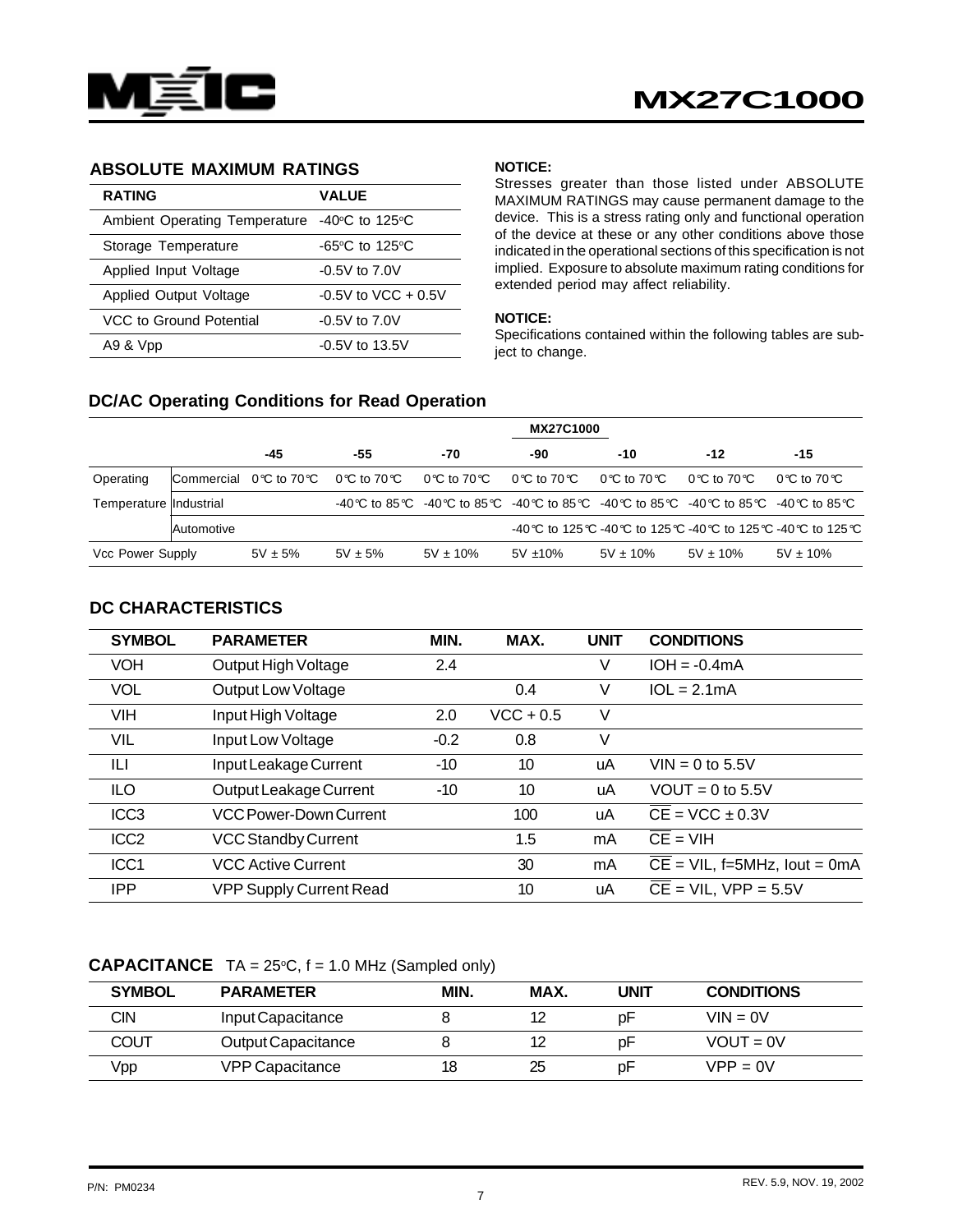

# **AC CHARACTERISTICS**

|      |                                    |      |      | 27C1000-45 27C1000-55 27C1000-70 |      |          |      |      |                                                  |
|------|------------------------------------|------|------|----------------------------------|------|----------|------|------|--------------------------------------------------|
|      | <b>SYMBOL PARAMETER</b>            | MIN. | MAX. | MIN.                             | MAX. | MIN.     | MAX. | UNIT | <b>CONDITIONS</b>                                |
| tACC | Address to Output Delay            |      | 45   |                                  | 55   |          | 70   | ns   | $\overline{CE} = \overline{OE} = \overline{VIL}$ |
| tCE  | Chip Enable to Output Delay        |      | 45   |                                  | 55   |          | 70   | ns   | $OE = VIL$                                       |
| tOE  | Output Enable to Output Delay      |      | 25   |                                  | 30   |          | 35   | ns   | $\overline{CE}$ = VIL                            |
| tDF  | OE High to Output Float,           | 0    | 17   | 0                                | 20   | $\Omega$ | 20   | ns   |                                                  |
|      | or CE High to Output Float         |      |      |                                  |      |          |      |      |                                                  |
| tOH  | Output Hold from Address,          | 0    |      | 0                                |      | 0        |      | ns   |                                                  |
|      | CE or OE which ever occurred first |      |      |                                  |      |          |      |      |                                                  |

|      |                                                              |          | 27C1000-90 |      | 27C1000-10 27C1000-12 27C1000-15 |          |           |          |     |    |                             |
|------|--------------------------------------------------------------|----------|------------|------|----------------------------------|----------|-----------|----------|-----|----|-----------------------------|
|      | <b>SYMBOL PARAMETER</b>                                      | MIN.     | MAX.       | MIN. | MAX.                             | MIN.     | MAX. MIN. |          |     |    | <b>MAX. UNIT CONDITIONS</b> |
| tACC | <b>Address to Output Delay</b>                               |          | 90         |      | 100                              |          | 120       |          | 150 | ns | CE=OE=VIL                   |
| tCE  | Chip Enable to Output Delay                                  |          | 90         |      | 100                              |          | 120       |          | 150 | ns | $OE = VIL$                  |
| tOE  | Output Enable to Output Delay                                |          | 40         |      | 45                               |          | 50        |          | 65  | ns | CE=VIL                      |
| tDF  | OE High to Output Float,                                     | 0        | 25         | 0    | 30                               | $\Omega$ | 35        | $\Omega$ | 50  | ns |                             |
|      | or CE High to Output Float                                   |          |            |      |                                  |          |           |          |     |    |                             |
| tOH  | Output Hold from Address,                                    | $\Omega$ |            | 0    |                                  | $\Omega$ |           | 0        |     | ns |                             |
|      | $\overline{CE}$ or $\overline{OE}$ which ever occurred first |          |            |      |                                  |          |           |          |     |    |                             |

#### **DC PROGRAMMING CHARACTERISTICS** TA = 25°C ± 5°C

| <b>SYMBOL</b>    | <b>PARAMETER</b>                      | MIN.   | MAX.        | <b>UNIT</b> | <b>CONDITIONS</b>     |
|------------------|---------------------------------------|--------|-------------|-------------|-----------------------|
| <b>VOH</b>       | Output High Voltage                   | 2.4    |             | V           | $IOH = -0.40mA$       |
| <b>VOL</b>       | <b>Output Low Voltage</b>             |        | 0.4         | V           | $1OL = 2.1mA$         |
| <b>VIH</b>       | Input High Voltage                    | 2.0    | $VCC + 0.5$ | V           |                       |
| VIL              | Input Low Voltage                     | $-0.3$ | 0.8         | V           |                       |
| ILI              | Input Leakage Current                 | -10    | 10          | uA          | $VIN = 0$ to 5.5V     |
| <b>VH</b>        | A9 Auto Select Voltage                | 11.5   | 12.5        | V           |                       |
| ICC <sub>3</sub> | VCC Supply Current (Program & Verify) |        | 50          | mA          |                       |
| IPP <sub>2</sub> | VPP Supply Current (Program)          |        | 30          | mA          | $CE = PGM = VIL$      |
|                  |                                       |        |             |             | $\overline{OE}$ = VIH |
| VCC <sub>1</sub> | Fast Programming Supply Voltage       | 6.00   | 6.50        | V           |                       |
| VPP <sub>1</sub> | Fast Programming Voltage              | 12.5   | 13.0        | V           |                       |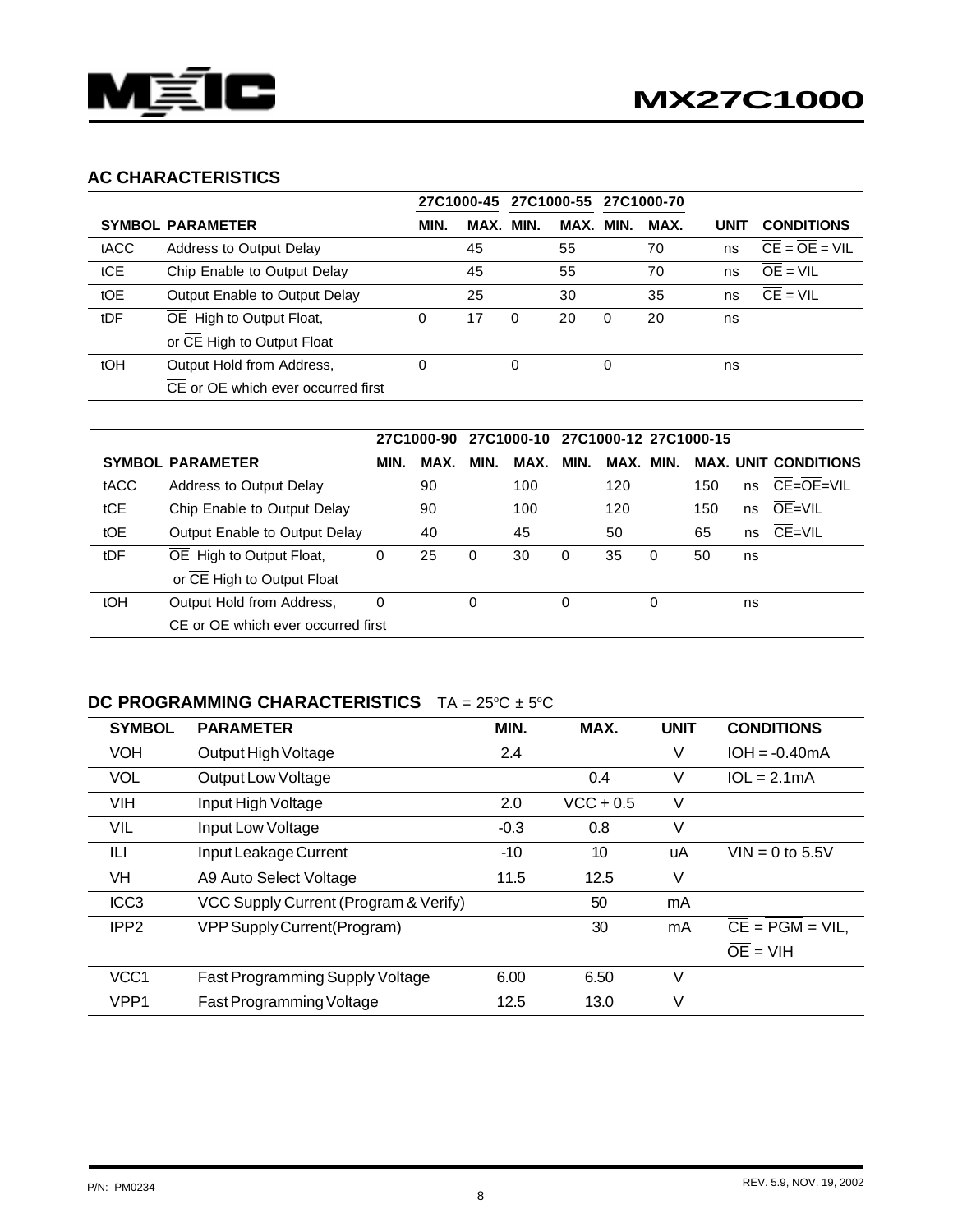

| <b>SYMBOL</b> | <b>PARAMETER</b>                    | MIN.     | MAX. | <b>UNIT</b> |
|---------------|-------------------------------------|----------|------|-------------|
| tAS           | <b>Address Setup Time</b>           | 2.0      |      | <b>us</b>   |
| tOES          | OE Setup Time                       | 2.0      |      | <b>us</b>   |
| tDS           | Data Setup Time                     | 2.0      |      | <b>us</b>   |
| tAH           | Address Hold Time                   | $\Omega$ |      | <b>us</b>   |
| tDH           | Data Hold Time                      | 2.0      |      | <b>us</b>   |
| tDFP          | Output Enable to Output Float Delay | 0        | 130  | ns          |
| tVPS          | <b>VPP Setup Time</b>               | 2.0      |      | <b>us</b>   |
| tPW           | PGM Program Pulse Width             | 95       | 105  | <b>us</b>   |
| tVCS          | <b>VCC Setup Time</b>               | 2.0      |      | <b>us</b>   |
| tCES          | CE Setup Time                       | 2.0      |      | <b>us</b>   |
| tOE           | Data valid from OE                  |          | 150  | ns          |

#### **AC PROGRAMMING CHARACTERISTICS** TA = 25°C ± 5°C

#### **WAVEFORMS**

# **READ CYCLE**

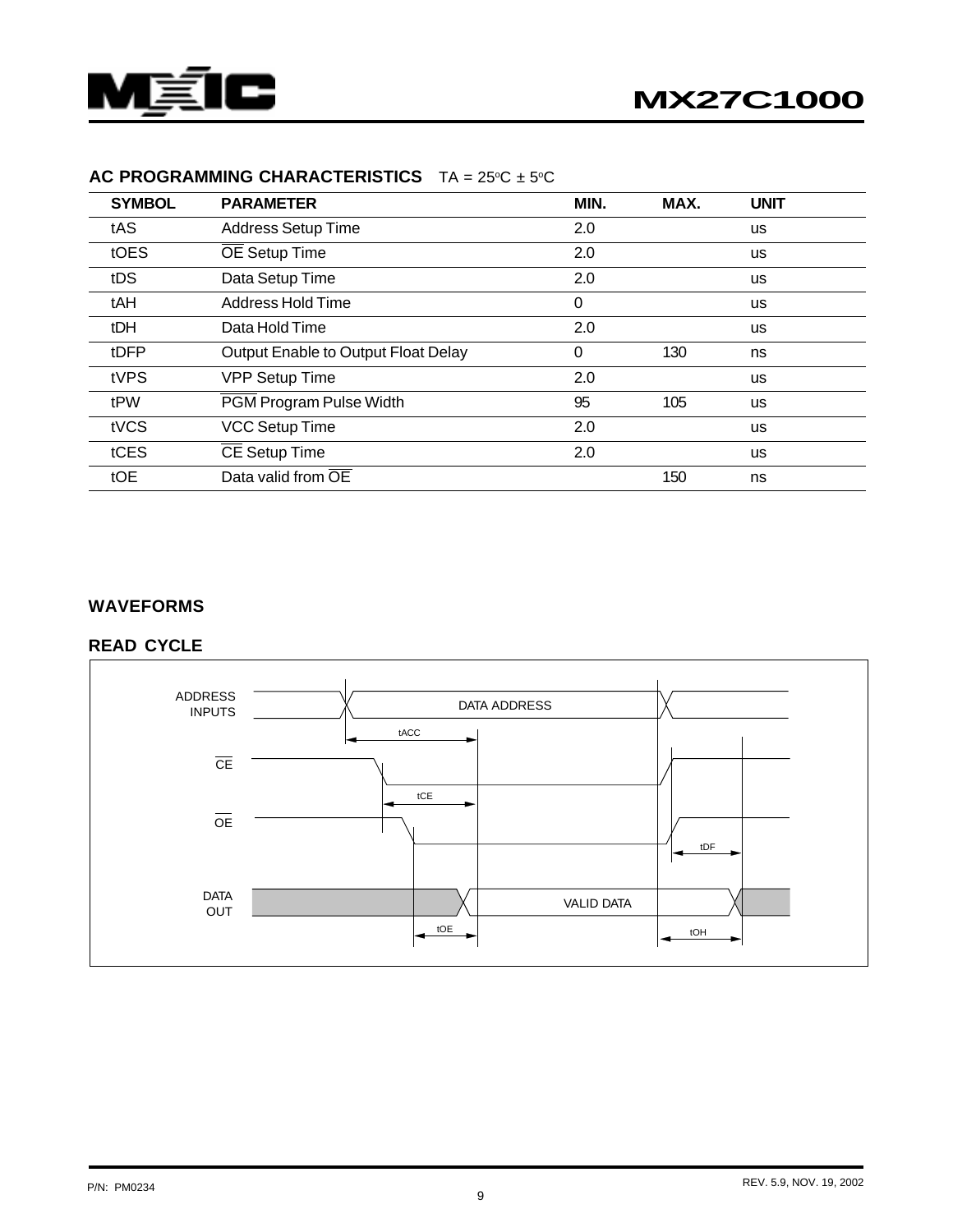

#### **FAST PROGRAMMING ALGORITHM WAVEFORMS**

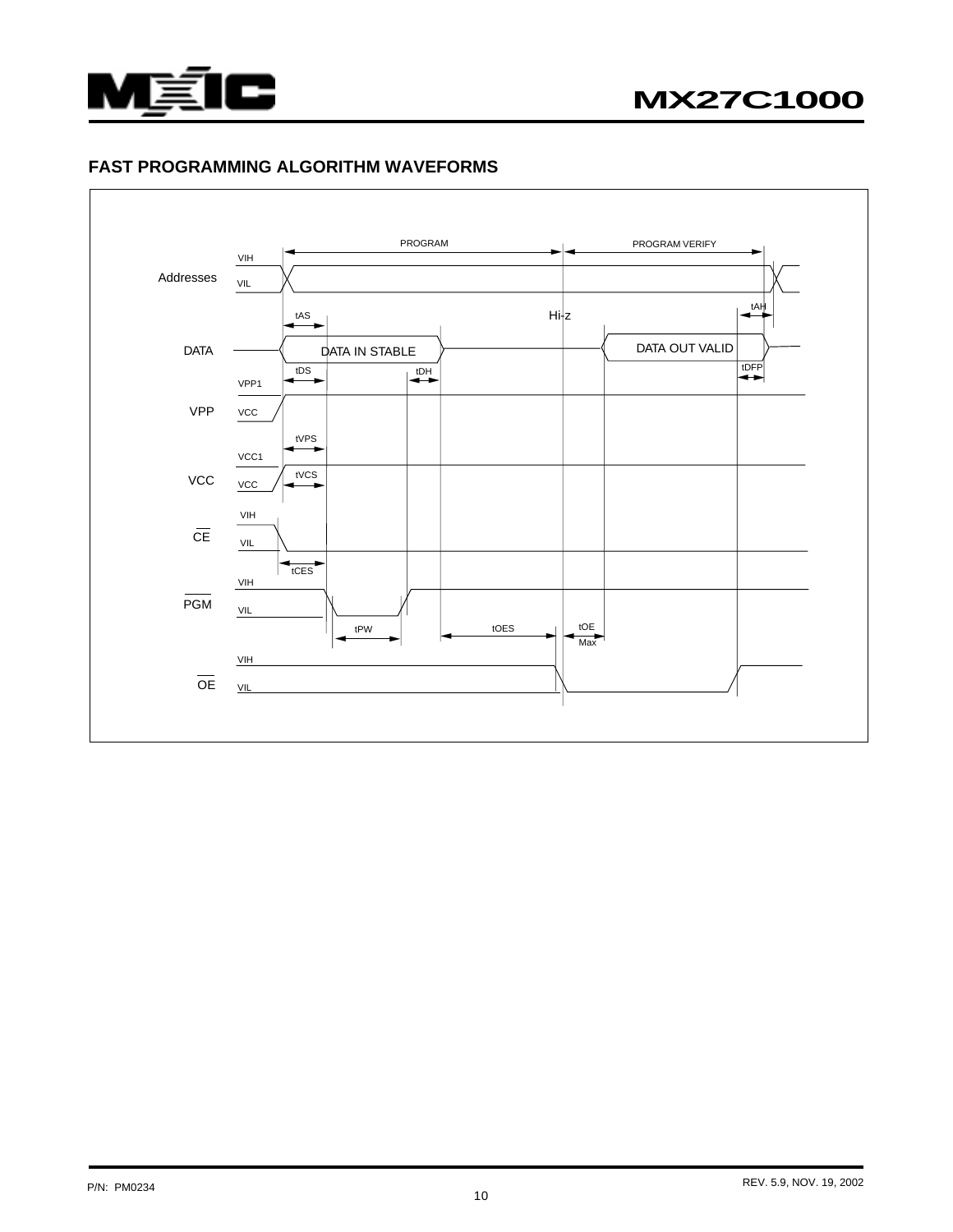

# **ORDER INFORMATION**

# **PLASTIC PACKAGE**

| PARTNO.        | <b>ACCESS TIME</b> | <b>OPERATING</b> | <b>STANDBY</b>                    | <b>OPERATING</b>   | <b>PACKAGE</b> |
|----------------|--------------------|------------------|-----------------------------------|--------------------|----------------|
|                | (ns)               |                  | Current MAX.(mA) Current MAX.(uA) | <b>TEMPERATURE</b> |                |
| MX27C1000PC-45 | 45                 | 30               | 100                               | 0℃ to 70℃          | 32 PIN DIP     |
| MX27C1000MC-45 | 45                 | 30               | 100                               | 0℃ to 70℃          | 32 Pin SOP     |
| MX27C1000QC-45 | 45                 | 30               | 100                               | 0℃ to 70℃          | 32 Pin PLCC    |
| MX27C1000TC-45 | 45                 | 30               | 100                               | 0℃ to 70℃          | 32 Pin TSOP    |
| MX27C1000PC-55 | 55                 | 30               | 100                               | 0℃ to 70℃          | 32 Pin DIP     |
| MX27C1000MC-55 | 55                 | 30               | 100                               | 0℃ to 70℃          | 32 Pin SOP     |
| MX27C1000QC-55 | 55                 | 30               | 100                               | 0℃ to 70℃          | 32 Pin PLCC    |
| MX27C1000TC-55 | 55                 | 30               | 100                               | 0℃ to 70℃          | 32 Pin TSOP    |
| MX27C1000PC-70 | 70                 | 30               | 100                               | 0℃ to 70℃          | 32 Pin DIP     |
| MX27C1000MC-70 | 70                 | 30               | 100                               | 0℃ to 70℃          | 32 Pin SOP     |
| MX27C1000QC-70 | 70                 | 30               | 100                               | 0℃ to 70℃          | 32 Pin PLCC    |
| MX27C1000TC-70 | 70                 | 30               | 100                               | 0℃ to 70℃          | 32 Pin TSOP    |
| MX27C1000PC-90 | 90                 | 30               | 100                               | 0℃ to 70℃          | 32 Pin DIP     |
| MX27C1000MC-90 | 90                 | 30               | 100                               | 0℃ to 70℃          | 32 Pin SOP     |
| MX27C1000QC-90 | 90                 | 30               | 100                               | 0℃ to 70℃          | 32 Pin PLCC    |
| MX27C1000TC-90 | 90                 | 30               | 100                               | 0℃ to 70℃          | 32 Pin TSOP    |
| MX27C1000PC-10 | 100                | 30               | 100                               | 0℃ to 70℃          | 32 Pin DIP     |
| MX27C1000MC-10 | 100                | 30               | 100                               | 0℃ to 70℃          | 32 Pin SOP     |
| MX27C1000QC-10 | 100                | 30               | 100                               | 0℃ to 70℃          | 32 Pin PLCC    |
| MX27C1000TC-10 | 100                | 30               | 100                               | 0℃ to 70℃          | 32 Pin TSOP    |
| MX27C1000PC-12 | 120                | 30               | 100                               | 0℃ to 70℃          | 32 Pin DIP     |
| MX27C1000MC-12 | 120                | 30               | 100                               | 0℃ to 70℃          | 32 Pin SOP     |
| MX27C1000QC-12 | 120                | 30               | 100                               | 0℃ to 70℃          | 32 Pin PLCC    |
| MX27C1000TC-12 | 120                | 30               | 100                               | 0℃ to 70℃          | 32 Pin TSOP    |
| MX27C1000PC-15 | 150                | 30               | 100                               | 0℃ to 70℃          | 32 Pin DIP     |
| MX27C1000MC-15 | 150                | 30               | 100                               | 0℃ to 70℃          | 32 Pin SOP     |
| MX27C1000QC-15 | 150                | 30               | 100                               | 0℃ to 70℃          | 32 Pin PLCC    |
| MX27C1000TC-15 | 150                | 30               | 100                               | 0℃ to 70℃          | 32 Pin TSOP    |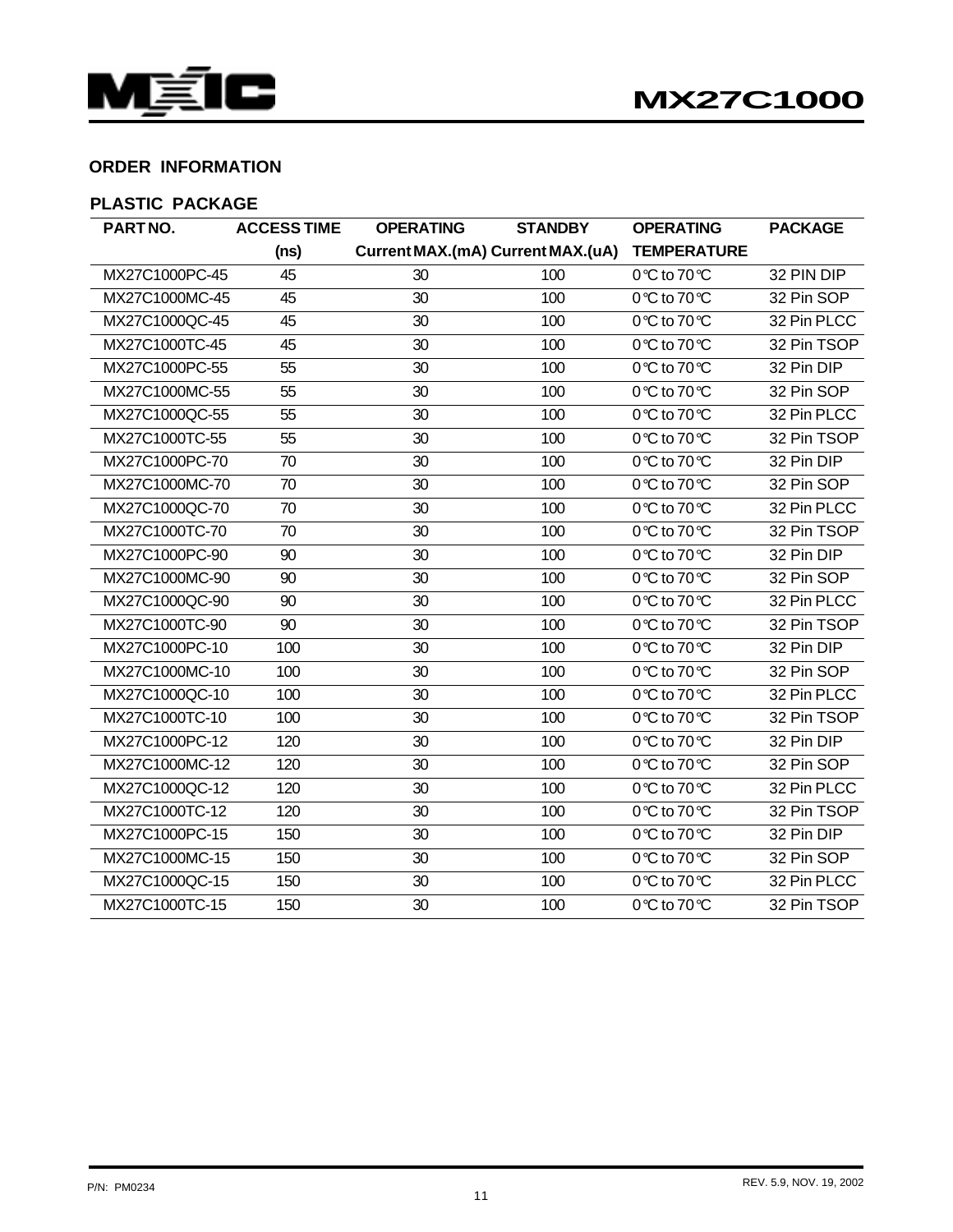



# **ORDER INFORMATION (CONTINUED)**

# **PLASTIC PACKAGE**

| PARTNO.        | <b>ACCESS TIME</b> | <b>OPERATING</b> | <b>STANDBY</b>                    | <b>OPERATING</b>                  | <b>PACKAGE</b> |
|----------------|--------------------|------------------|-----------------------------------|-----------------------------------|----------------|
|                | (ns)               |                  | Current MAX.(mA) Current MAX.(uA) | <b>TEMPERATURE</b>                |                |
| MX27C1000PI-55 | 55                 | 30               | 100                               | -40℃ to 85℃                       | 32 Pin DIP     |
| MX27C1000MI-55 | 55                 | 30               | 100                               | -40 ℃ to 85 ℃                     | 32 Pin SOP     |
| MX27C1000QI-55 | 55                 | 30               | 100                               | -40 °C to 85 °C                   | 32 Pin PLCC    |
| MX27C1000TI-55 | 55                 | 30               | 100                               | -40 ℃ to 85 ℃                     | 32 Pin TSOP    |
| MX27C1000PI-70 | 70                 | 30               | 100                               | -40℃ to 85℃                       | 32 Pin DIP     |
| MX27C1000Ml-70 | 70                 | 30               | 100                               | -40 °C to 85 °C                   | 32 Pin SOP     |
| MX27C1000QI-70 | 70                 | 30               | 100                               | -40 $\degree$ C to 85 $\degree$ C | 32 Pin PLCC    |
| MX27C1000TI-70 | 70                 | 30               | 100                               | -40 ℃ to 85 ℃                     | 32 Pin TSOP    |
| MX27C1000PI-90 | 90                 | 30               | 100                               | -40℃ to 85℃                       | 32 Pin DIP     |
| MX27C1000MI-90 | 90                 | 30               | 100                               | -40 ℃ to 85 ℃                     | 32 Pin SOP     |
| MX27C1000QI-90 | 90                 | 30               | 100                               | -40 °C to 85 °C                   | 32 Pin PLCC    |
| MX27C1000TI-90 | 90                 | 30               | 100                               | -40 ℃ to 85 ℃                     | 32 Pin TSOP    |
| MX27C1000PI-12 | 120                | 30               | 100                               | -40℃ to 85℃                       | 32 Pin DIP     |
| MX27C1000Ml-12 | 120                | 30               | 100                               | -40 ℃ to 85 ℃                     | 32 Pin SOP     |
| MX27C1000Ql-12 | 120                | 30               | 100                               | -40℃ to 85℃                       | 32 Pin PLCC    |
| MX27C1000TI-12 | 120                | 30               | 100                               | -40 ℃ to 85 ℃                     | 32 Pin TSOP    |
| MX27C1000PI-15 | 150                | 30               | 100                               | -40℃ to 85℃                       | 32 Pin SOP     |
| MX27C1000Ml-12 | 120                | 30               | 100                               | -40 °C to 85 °C                   | 32 Pin SOP     |
| MX27C1000Ql-15 | 150                | 30               | 100                               | -40℃ to 85℃                       | 32 Pin PLCC    |
| MX27C1000TI-15 | 150                | 30               | 100                               | -40℃ to 85℃                       | 32 Pin TSOP    |
| MX27C1000TA-90 | 90                 | 30               | 100                               | -40℃ to 125℃                      | 32 Pin TSOP    |
| MX27C1000TA-12 | 120                | 30               | 100                               | -40℃ to 125℃                      | 32 Pin TSOP    |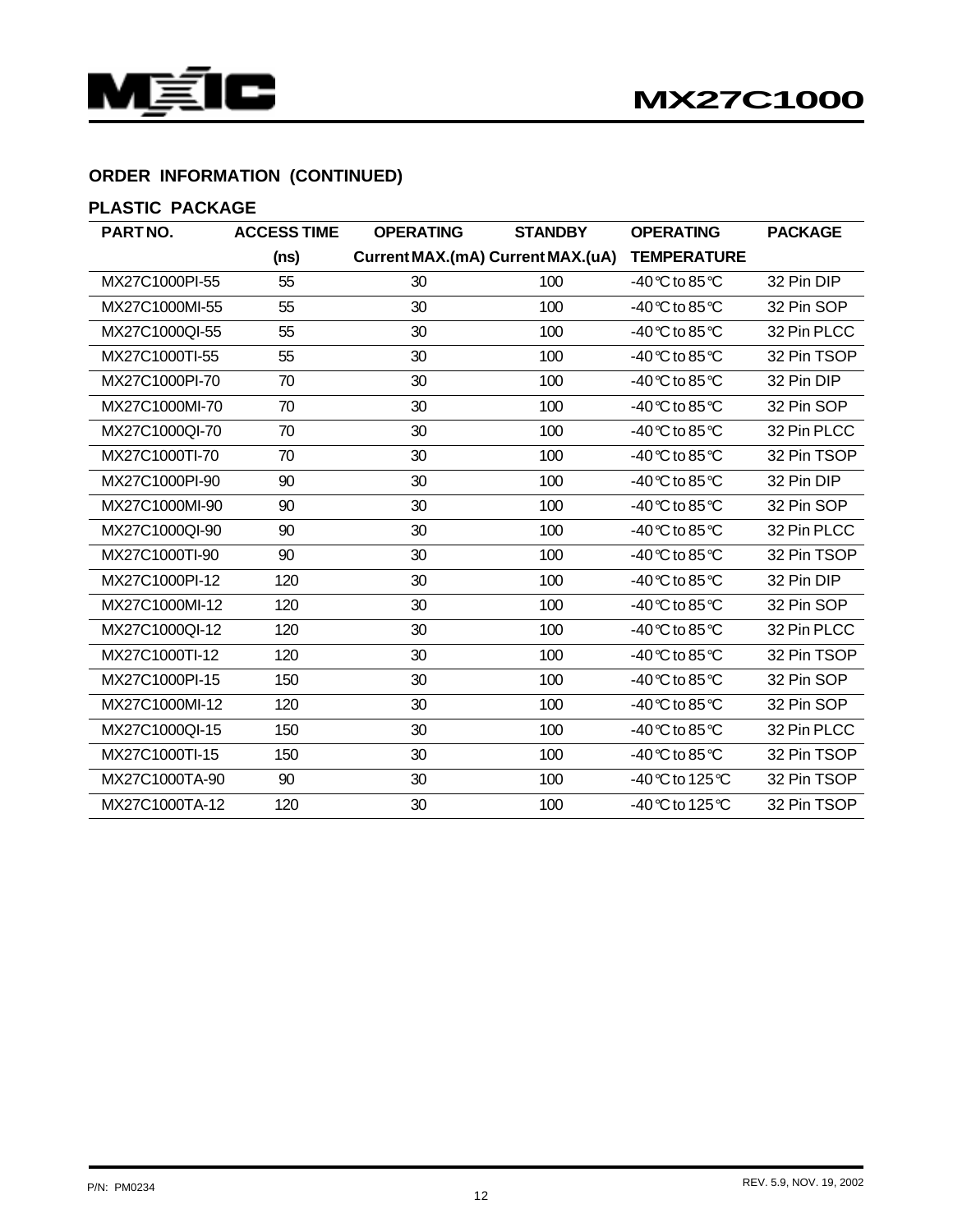

# **PACKAGE INFORMATION**

Title: Package Outline for PDIP 32L(600MIL)





# Dimensions (inch dimensions are derived from the original mm dimensions)

| <b>UNIT</b> | <b>SYMBOL</b> | Α                    | Α1    | Α2    | b     | b1    | С     | D     | Е     | E1    | е     | eВ    |       | S     |
|-------------|---------------|----------------------|-------|-------|-------|-------|-------|-------|-------|-------|-------|-------|-------|-------|
|             | Min.          | $\sim$ $\sim$ $\sim$ | 0.51  | 3.73  | 0.38  | 1.14  | 0.20  | 41.78 | 15.11 | 13.84 |       | 15.75 | 2.92  | 165   |
| mm          | Nom.          | $- - -$              | 0.64  | 3.94  | 0.46  | 1.27  | 0.25  | 41.91 | 15.24 | 13.97 | 2.54  | 16.51 | 3.30  | 1.90  |
|             | Max.          | 4.90                 | 0.76  | 4.14  | 0.53  | 1.40  | 0.30  | 42.04 | 15.37 | 14 10 |       | 17.27 | 3.68  | 2.16  |
|             | Min.          | $\sim$               | 0.020 | 0.147 | 0.015 | 0.045 | 0.008 | 645   | 0.595 | 0.545 |       | 0.620 | 0.115 | 0.065 |
| Inch        | Nom.          | $-$                  | 0.025 | 0.155 | 0.018 | 0.050 | 0.010 | 650   | 0.600 | 0.550 | 0.100 | 0.650 | 0.130 | 0.075 |
|             | Max.          | 0.193                | 0.030 | 0.163 | 0.021 | 0.055 | 0.012 | .655  | 0.605 | 0.555 |       | 0.680 | 0.145 | 0.085 |

| DWG NO.     | <b>REVISION</b> | <b>JEDEC</b> | <b>EIAJ</b> |  | <b>ISSUE DATE</b> |
|-------------|-----------------|--------------|-------------|--|-------------------|
| 6110-0202.2 | ∽               |              |             |  | 07-04-02          |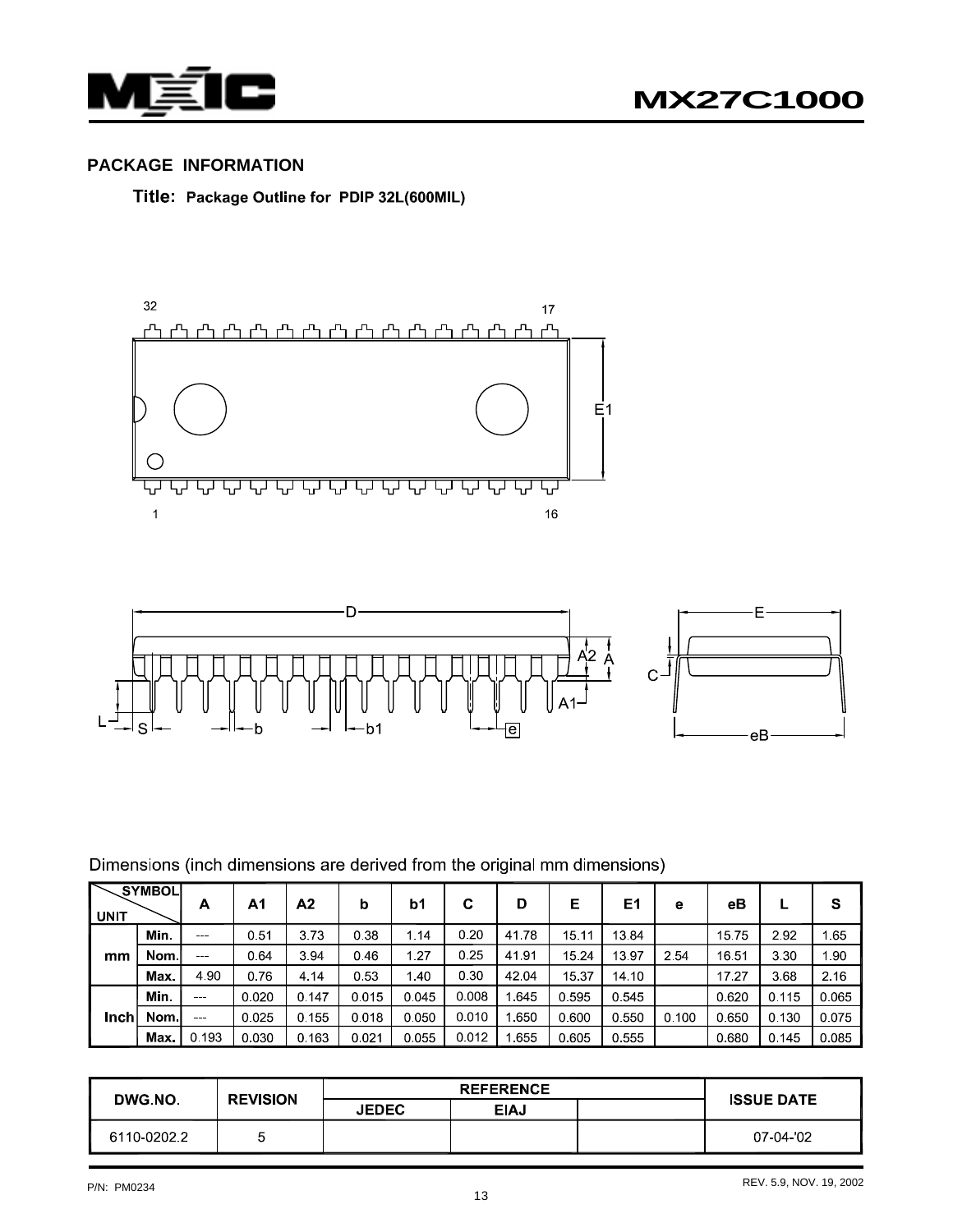







Dimensions (inch dimensions are derived from the original mm dimensions)

| IUNIT | <b>SYMBOL</b> | A             | A1    | А2    | b       | C     | D     | Е     | Ε1    | е     |       | L1    | S     | θ |
|-------|---------------|---------------|-------|-------|---------|-------|-------|-------|-------|-------|-------|-------|-------|---|
|       | lMin.         |               | 0.10  | 2.59  | 0.36    | 0.15  | 20 32 | 13.92 | 11.18 |       | 0.56  | 1.20  | 0.58  | 0 |
| mm    | lNom l        | $\sim$ $\sim$ | 0.15  | 2.69  | 0.41    | 0.20  | 20 45 | 14.12 | 11.30 | 1.27  | 0.76  | 1.40  | 0.70  | 5 |
|       | Max.          | 3.00          | 0.20  | 2.80  | 0.51    | 0.25  | 20.57 | 14.32 | 1143  |       | 0.96  | 1.60  | 0.83  | 8 |
|       | Min.          | $\sim$ $\sim$ | 0.004 | 0.102 | 0.014   | 0.006 | 0.800 | 0.548 | 0.440 |       | 0.022 | 0.047 | 0.023 | 0 |
| Inch  | INom I        |               | 0.006 | 0.106 | 0 0 1 6 | 0.008 | 0.805 | 0.556 | 0.445 | 0.050 | 0.030 | 0.055 | 0.028 | 5 |
|       | lMax.         | 0.118         | 0.008 | 0.110 | 0 0 2 0 | 0.010 | 0.810 | 0564  | 0.450 |       | 0.038 | 0.063 | 0.033 | 8 |

| <b>DWG NO</b> | <b>REVISION</b> |              | <b>ISSUE DATE</b> |  |          |
|---------------|-----------------|--------------|-------------------|--|----------|
|               |                 | <b>JEDEC</b> | <b>EIAJ</b>       |  |          |
| 6110-1404     |                 | MO-099       |                   |  | 09-24-02 |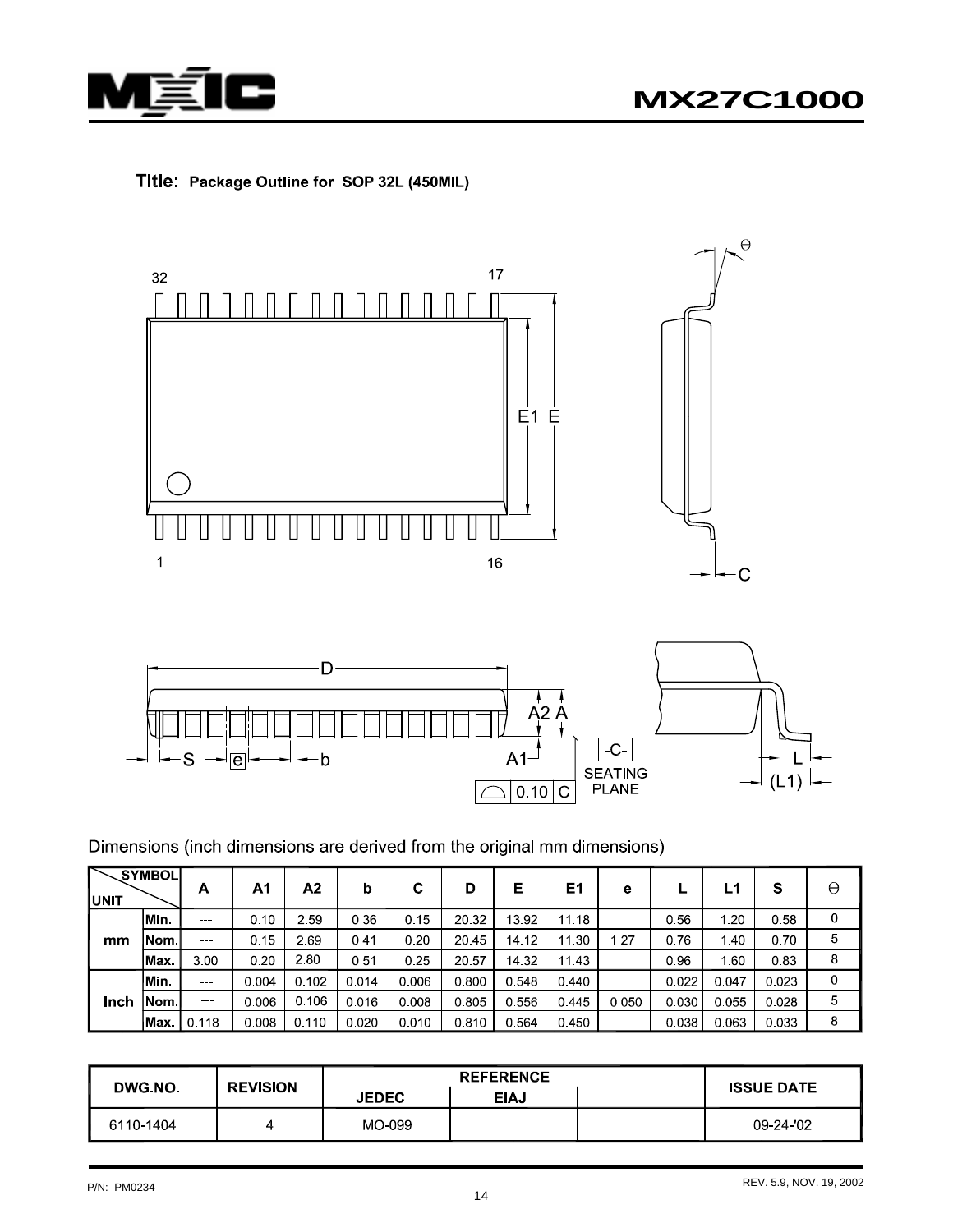







Dimensions (inch dimensions are derived from the original mm dimensions)

| <b>UNIT</b> | SYMBOL | Α             | Α1              | Α2      | b     | b1    | C     | D     | D1    | D <sub>2</sub> | D <sub>3</sub> | Е     | E1    | E <sub>2</sub> | E3    | е     |
|-------------|--------|---------------|-----------------|---------|-------|-------|-------|-------|-------|----------------|----------------|-------|-------|----------------|-------|-------|
|             | Min.   |               | 0.38            | 2.69    | 0.38  | 0.61  | 0.20  | 12.32 | 11.44 | 10.11          |                | 14.86 | 1398  | 1265           |       |       |
| mm          | Nom l  |               | 0.50            | 2.79    | 0.46  | 0.71  | 0.25  | 12.45 | 11 51 | 10.41          | 7.62           | 14 99 | 14.05 | 12.95          | 10.16 | 1.27  |
|             | Max.   | 3.55          | 0.66            | 2.89    | 0.54  | 0.81  | 0.30  | 12.58 | 11.58 | 10.71          |                | 15.12 | 14.12 | 13.25          |       |       |
|             | Min.   | $\sim$ $\sim$ | 0.015           | 0.106   | 0.015 | 0.024 | 0.008 | 0.485 | 0.450 | 0.398          |                | 0.585 | 0.550 | 0.498          |       |       |
| Inch        | Nom l  | $\sim$ $\sim$ | 0.020           | 0 1 1 0 | 0.018 | 0.028 | 0.010 | 0.490 | 0.453 | 0.410          | 0.300          | 0.590 | 0.553 | $0.510$ l      | 0.400 | 0.050 |
|             | Max.   |               | $0.140$   0.026 | 0.114   | 0.021 | 0.032 | 0.012 | 0.495 | 0.456 | 0.422          |                | 0.595 | 0.556 | 0.522          |       |       |

|           | <b>REVISION</b> |              |      |  |                   |
|-----------|-----------------|--------------|------|--|-------------------|
| DWG NO.   |                 | <b>JEDEC</b> | EIAJ |  | <b>ISSUE DATE</b> |
| 6110-2002 |                 | MS-016       |      |  | 09 24 '02         |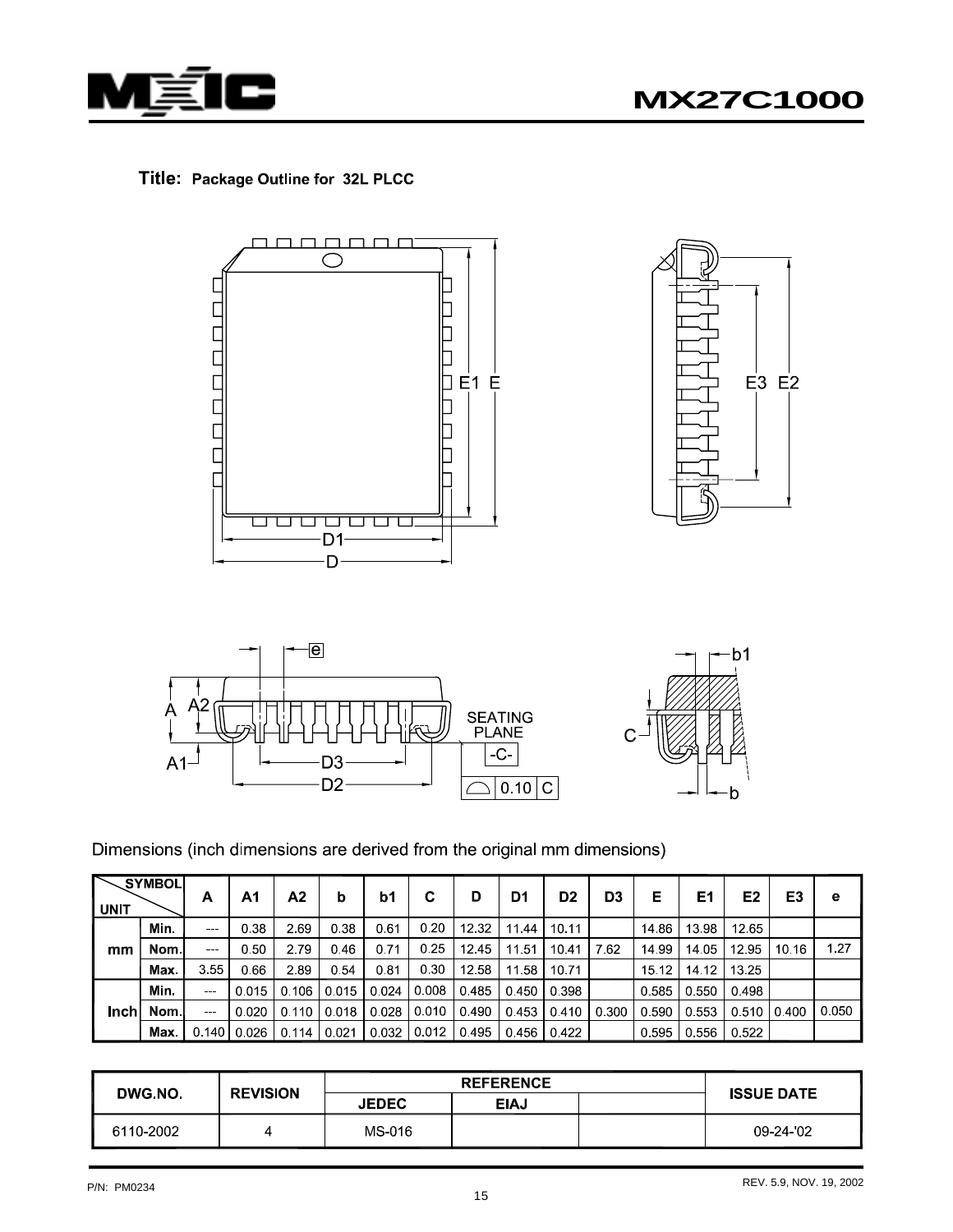

### Title: Package Outline for TSOP(I) 32L (8X20mm)



Dimensions (inch dimensions are derived from the original mm dimensions)

| IUNIT       | <b>SYMBOL</b> | A               | A1    | A2    | b       | С     | D     | D1    | Е     | е     |       | L1    | Θ |
|-------------|---------------|-----------------|-------|-------|---------|-------|-------|-------|-------|-------|-------|-------|---|
|             | Min.          | $-$             | 0.05  | 0.95  | 0.17    | 0.10  | 19.80 | 18 30 | 7.90  |       | 0.50  | 0.70  | 0 |
| mm          | Nom l         | $- - -$         | 0.10  | 1.00  | 0.20    | 0.15  | 20.00 | 18.40 | 8.00  | 0.50  | 0.60  | 0.80  | 5 |
|             | lMax.         | $\overline{20}$ | 0.15  | 1.05  | 0.27    | 0.21  | 20 20 | 18.50 | 8.10  |       | 0.70  | 0.90  | 8 |
|             | Min.          | <b>SHOP</b>     | 0.002 | 0.037 | 0.007   | 0.004 | 0.780 | 0.720 | 0.311 |       | 0.020 | 0.028 | 0 |
| <b>Inch</b> | Nom           | $-$             | 0.004 | 0.039 | 0 0 0 8 | 0.006 | 0.787 | 0.724 | 0.315 | 0.020 | 0.024 | 0.031 | 5 |
|             | lMax          | 0.047           | 0.006 | 0.041 | 0.011   | 0.008 | 0.795 | 0728  | 0.319 |       | 0.028 | 0.035 | 8 |

| <b>DWG NO.</b> | <b>REVISION</b> |              |             |  |                   |
|----------------|-----------------|--------------|-------------|--|-------------------|
|                |                 | <b>JEDEC</b> | <b>EIAJ</b> |  | <b>ISSUE DATE</b> |
| 6110-1604      |                 | MO-142       |             |  | 09-24-02          |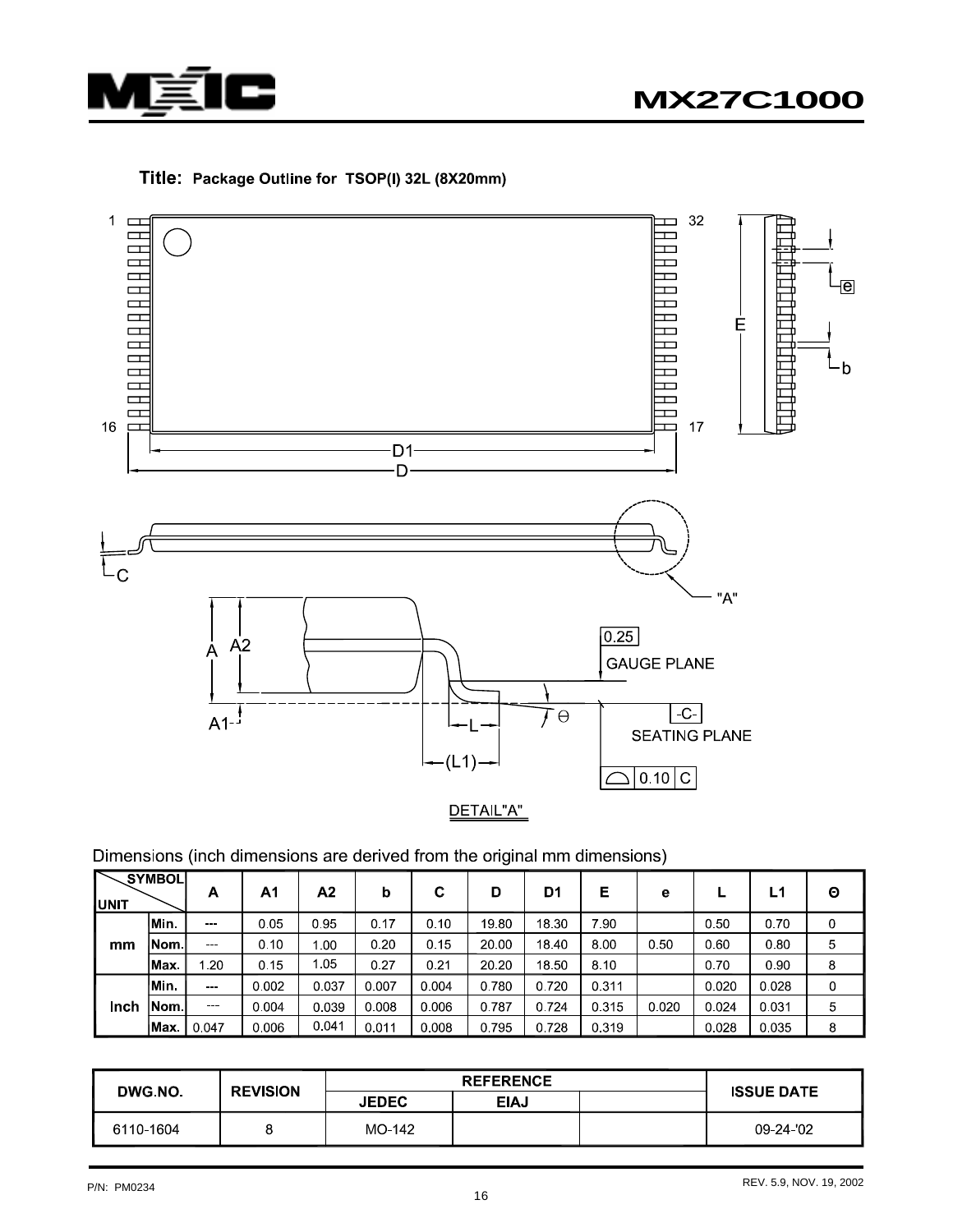



#### **REVISION HISTORY**

| <b>Revision No. Description</b> |                                                              | Page                       | Date        |
|---------------------------------|--------------------------------------------------------------|----------------------------|-------------|
| 5.0                             | 1) Reduce operating current change from 40mA to 30mA.        |                            | 5/28/1997   |
|                                 | 2) Eliminate Interactive Programming Mode.                   |                            |             |
|                                 | 3) Add 27C1001 pin configuration.                            |                            |             |
| 5.1                             | IPP 100uA --> 10uA                                           |                            | 8/08/1997   |
| 5.2                             | Change TSOP Orientation                                      |                            | 4/09/1998   |
| 5.3                             | 27C1000CDIP70/90/100/120/150ns speed grades deleted from     |                            | 5/07/1998   |
|                                 | ordering information.                                        |                            |             |
| 5.4                             | Add 55ns speed grade parts for industrial grade              | P6.7.13                    | 5/10/1999   |
| 5.5                             | Cancel 32pin ceramic DIP Package                             | P1,2,11,13,14              | FEB/25/2000 |
| 5.6                             | Cancel the MX27C1001 Information                             | P1~4,6~8,11,12 JAN/18/2001 |             |
| 5.7                             | Cancel "Ultraviolet Erasable" wording in General Description | P1                         | AUG/20/2001 |
|                                 | To modify Package Information                                | $P13 - 16$                 |             |
| 5.8                             | Add automotive grade                                         | P7,12                      | NOV/09/2001 |
| 5.9                             | To modify Package Information                                | $P13 - 16$                 | NOV/19/2002 |